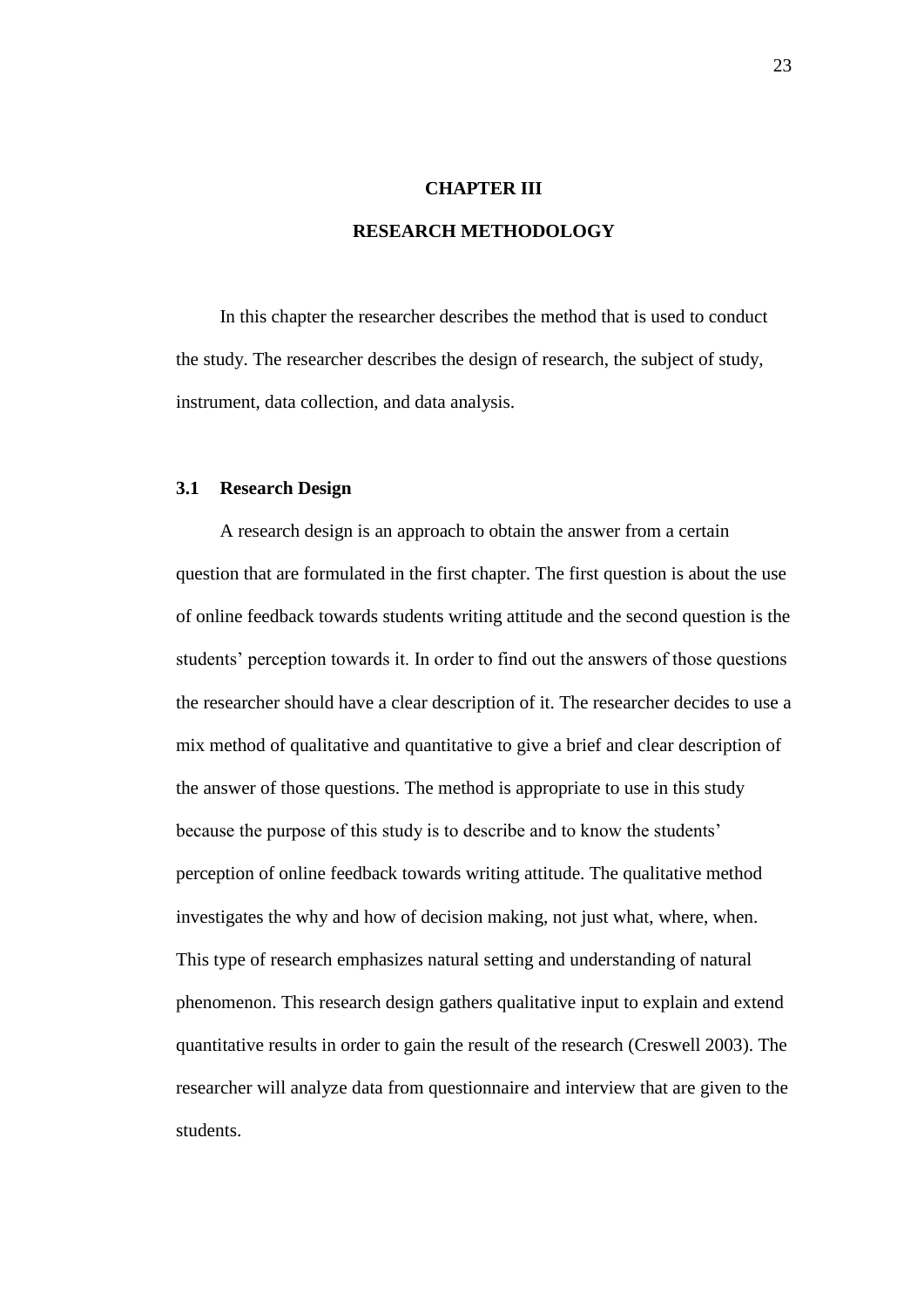#### **3.2 Subject of Study**

The subject of the study are the  $\gamma_3$  of SMA Negeri 1 Menganti. The researcher chooses XI MIA 1 (science class) as the subject which consists of 34 students. The researcher chooses this class because it is the first time of implementing corrective online feedback in that class. All of the students have facebook account and they have writing group to share their writing and getting feedback from teacher and their other friends, and then the researcher gives students questionnaire to know the perception towards corrective feedback by using online.  $23$ 

### **3.3 Data Collection Instrument**

In this study researcher as the key of instrument because the researcher is the main instrument. The researcher analyzes about the implementation of corrective online feedback towards writing attitude and students' perception toward it. The tools to get the data which used by researcher are questionnaire and interview.

### **3.3.1 Data CollectionTechnique**

In collecting data, the researcher has to decide what the technique will be used to collect the data. The researcher should decide the appropriate technique to get the correct and accurate data. In this study researcher uses questionnaire and interview to collect the data.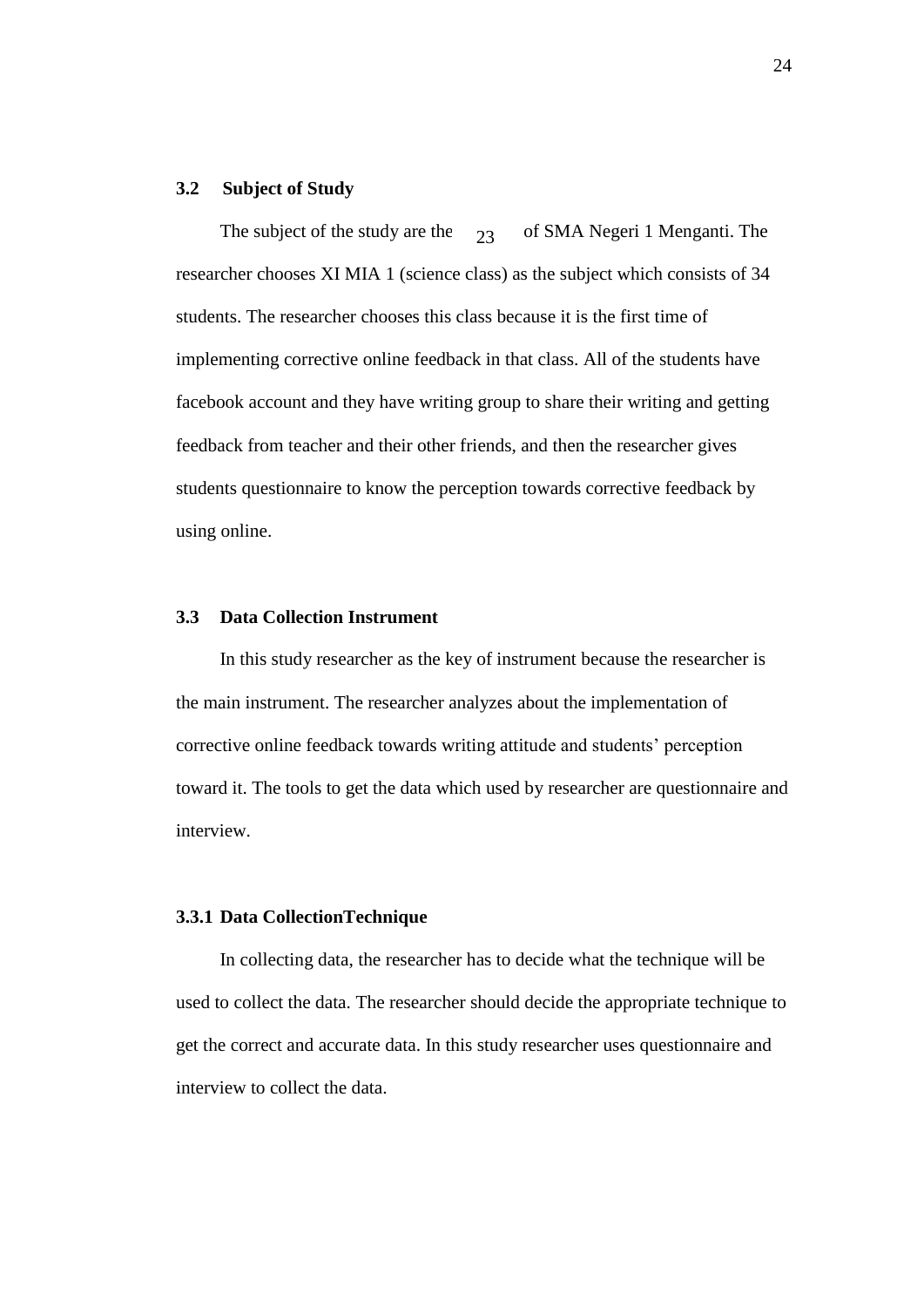#### **3.3.1.1 Interview**

In this technique, the researcher will interview the English teacher and students to know some information from how the teacher applies corrective online feedback in writing at second grade student of SMA Negeri 1 Menganti. The interview is to know the implementation of online feedback toward students' writing attitude. According to Best (1981), the interview is a tool to know the the experience from participants by using oral question in getting information. The questions will be focused on the contribution of online feedback that is given to the students, the difficulties in applying this method and the students' perceptions toward corrective feedback by using online. For the interview itself, the researcher interviews the students and also the teacher for completing the data. The researcher used semi structured or unstructured interview.

According to Hancock (1998), qualitative interview in unstructured interview were arise from the situation. The interview is to answer the first problem statement that is how the implementation of online feedback toward writing attitude in SMA Negeri 1 Menganti. The researcher will interview some students about 30 minutes. The questions are about the corrective feedback that is implemented by teacher toward their writing and the students' feeling, perception, and motivation toward corrective feedback by using online. Meanwhile, the second interview is for the teacher about 15 minutes, the interview has purposes to complete, cross check the data and get more information about corrective feedback that is implemented by teacher in that class and students' attitude toward corrective online feedback. The researcher only takes 3 students as the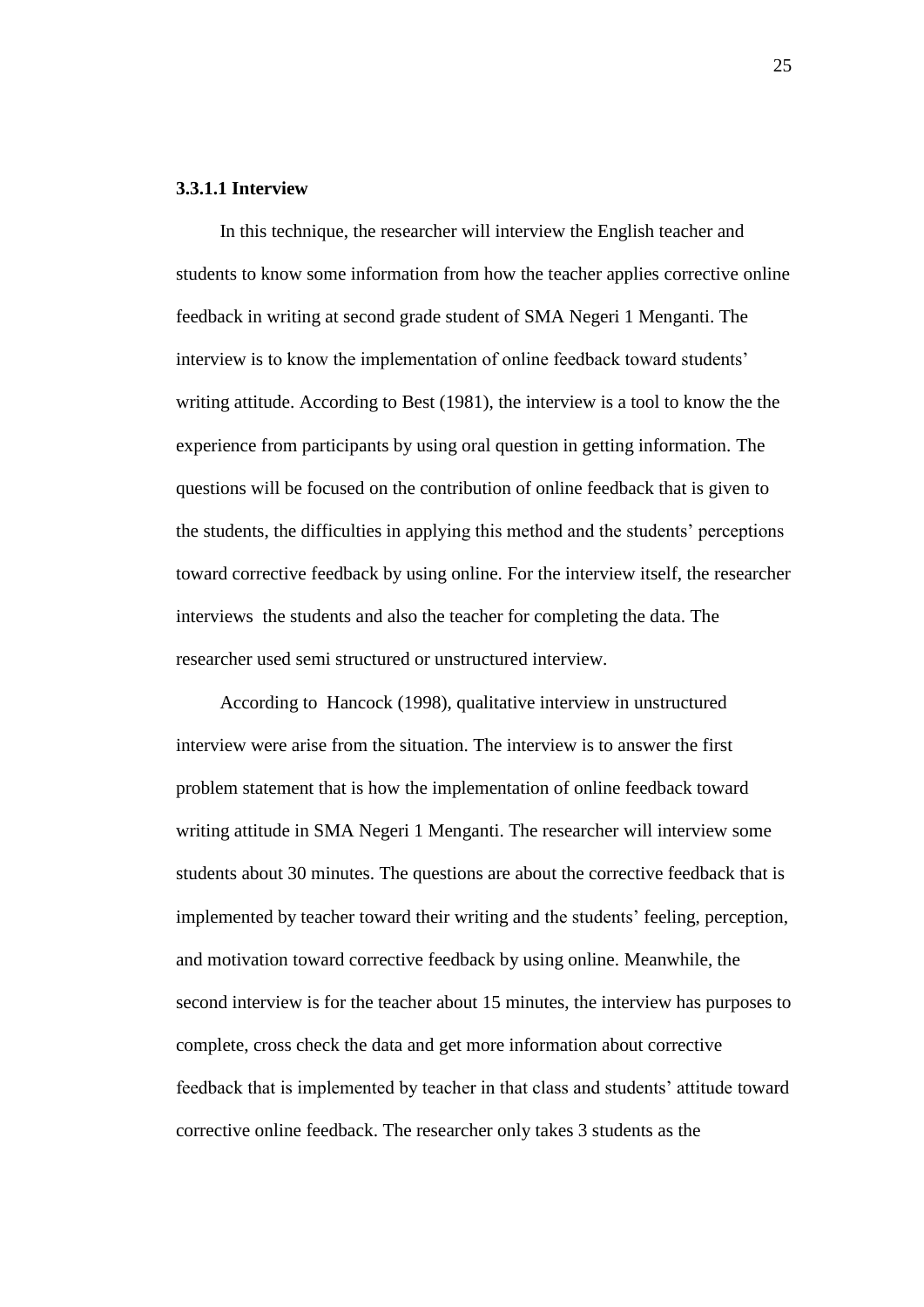representative of students' perception include opinion of students after getting online writing activities by using purposive sampling technique. Before conducting the interview, the researcher asks to the teacher to recommend who are active students in online feedback activity are. Then, researcher uses snowball sampling, the researcher will choose one subject who will be interviewed and ask several questions, then the researcher asks who the next recommended friends that will be interviewed. From the recommendation of second students, the researcher will continue to interview third students with the same technique.

### **3.3.1.2 Questionnaire**

The second technique is the researcher gives questionnaire to the students. A questionnaire is a research instrument that consists of questions which have the purpose for gathering information from some second grade students in SMAN 1 Menganti. The questionnaire is to measure the students' opinion, feeling and interest about their perception toward online feedback acrtivity in learning process. It uses closed ended question. It means that perception option to choose answer that according to set of choices.

Questionnaire could be mailed or given to large numbers of people at the same time. The researcher used likert scales questionnaire as an instrument research's tool to collect the data. Likert scale is very beneficial for reseacher. According to Ary (2002), nomerous method have been used to measure character and personality traits. The researcher decides to use likert scale indicates for each whether students or respondents strongly agree, agree, undecided, disagree and strongly disagree.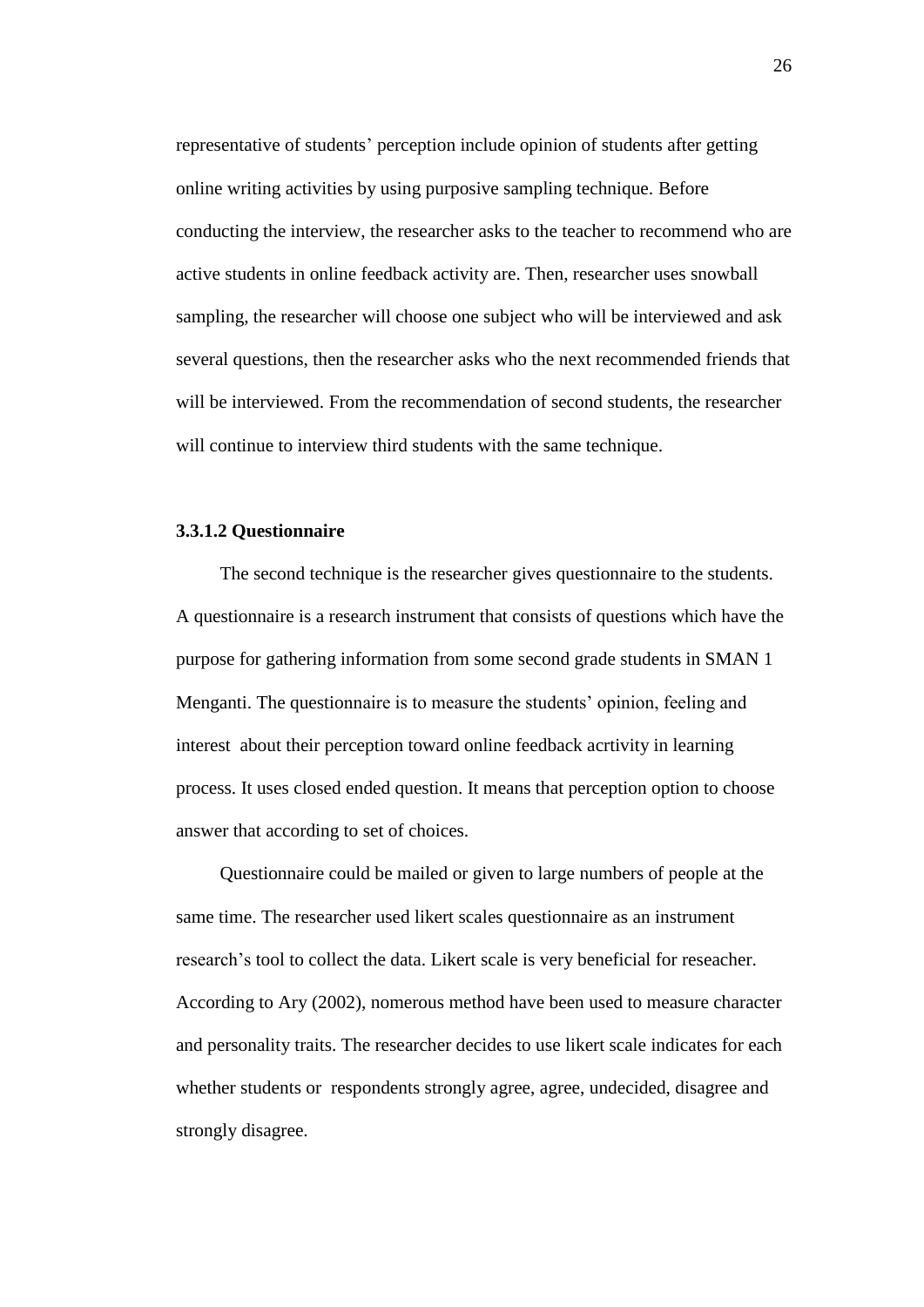The various agree disagree responses were assigned a numeric value. They are as follows:

- $SA =$ Strongly Agree  $= 5$
- $A = \text{Agree}$  = 4
- $UD = Undecided = 3$
- $D = Disagree = 2$
- $SD =$  Strongly Disagree = 1

The various agree – disagree responses gave to each item. The subjects selected the perception category that best represent their reaction to each statement: strongly agree (SA), Agree (A), Undecided (U), disagree (D), and strongly disagree (SD) for example: if the students' perception like and more effective in learning writing through corrective online feedback, they can choose strongly agree (SA), if the students' perception just like, they can choose (A). If the students' perception just this tool still hesitant to writing, they can choose undecided (U), if the students' perception are less effective or less interest with this tool, they can choose disagree (D), and if the students' perception do not like and not interest, they can choose strongly disagree (SD).

The questions of questionnaire are divided into three parts based on perception output. According to Macrae & Bodenhausen (2001), there are evaluation, impression and memories are demonstrated by people perception. The perception is gotten from their knowledge and pre-existing beliefs about social world. This theory gave guidance for the researcher to divide the questionnaire into three categories. Part I consists of seven items that concern to students' evaluation about the implementation of corrective online feedback in learning writing. Part II is composed by seven items purposed to obtain the information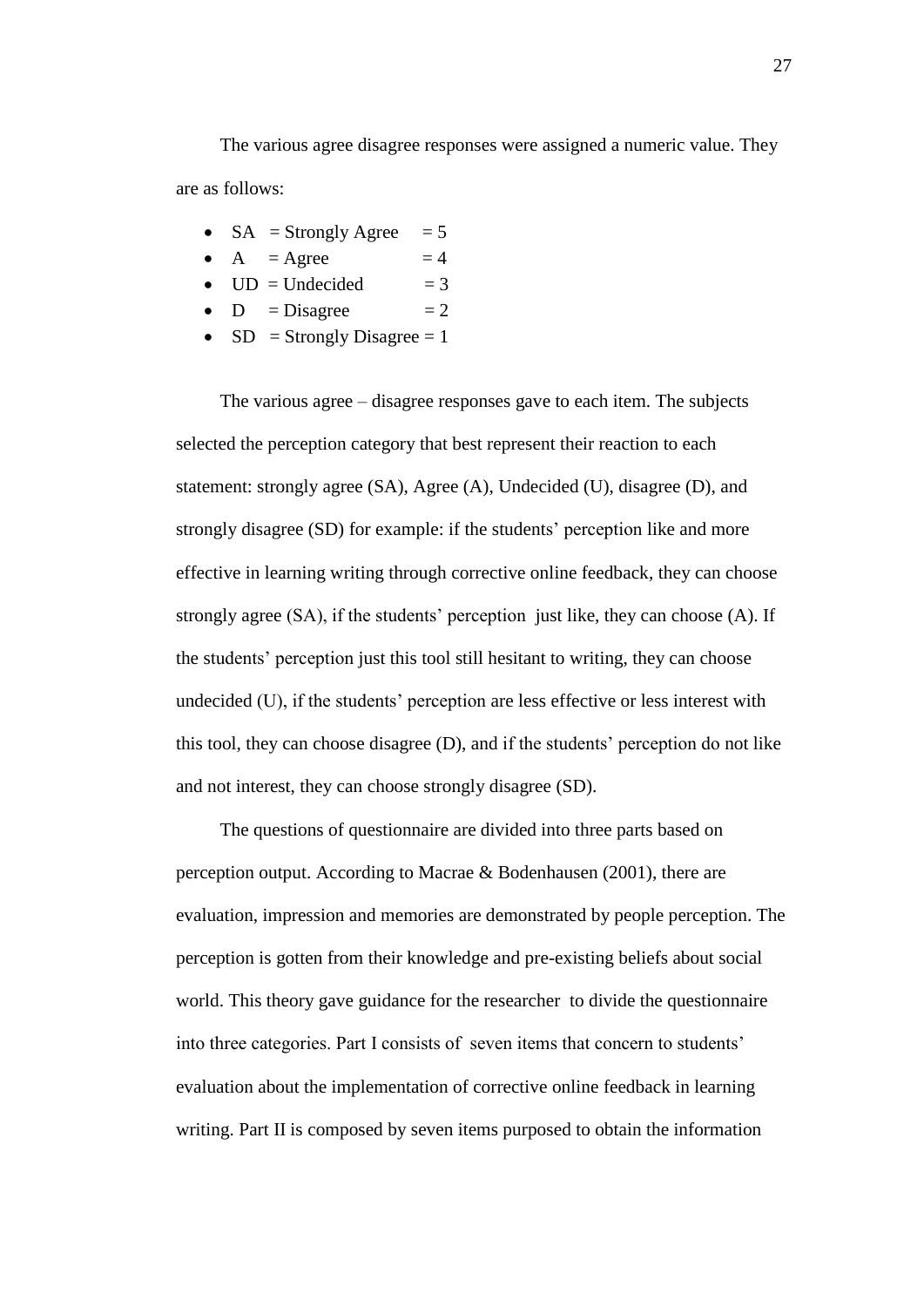about respondents' memory based on their experiences in writing learning process by using corrective online feedback. Part III consists of seven item, this part to regard the students' impression toward online feedback.

### **3.4 Data Analysis**

After getting the data, the researcher should analyze the data. In this study, the researcher will collect the data by herself and has direct contact with the subject of the study. The resercher analyzes the data by presenting the result of the questionnaire and interview. It will be obtained the writing activities and perception of students. There are some measurement that the resercher will use in the following data analysis activities. The first is the result of interview with three students and teacher about the implementation of online feedback. The second is the questionnaire sheets that answered by the students.

In this study, mix method of qualitative and quantitative analysis is used while the conclusion is made on the expected data about how the implementation of online feedback activity and the students perception in using corrective online feedback activity toward writing attitude on second grade of SMAN 1 Menganti. For analyzing the data researcher will conduct three steps. It consists of data reduction, data display and the last is drawing conclusion.

### **3.4.1 Data Reduction**

Data reduction of qualitative taken from the implementation of online feedback during teaching writing and data reduction of quantitative taken from how students' perception through online feedback.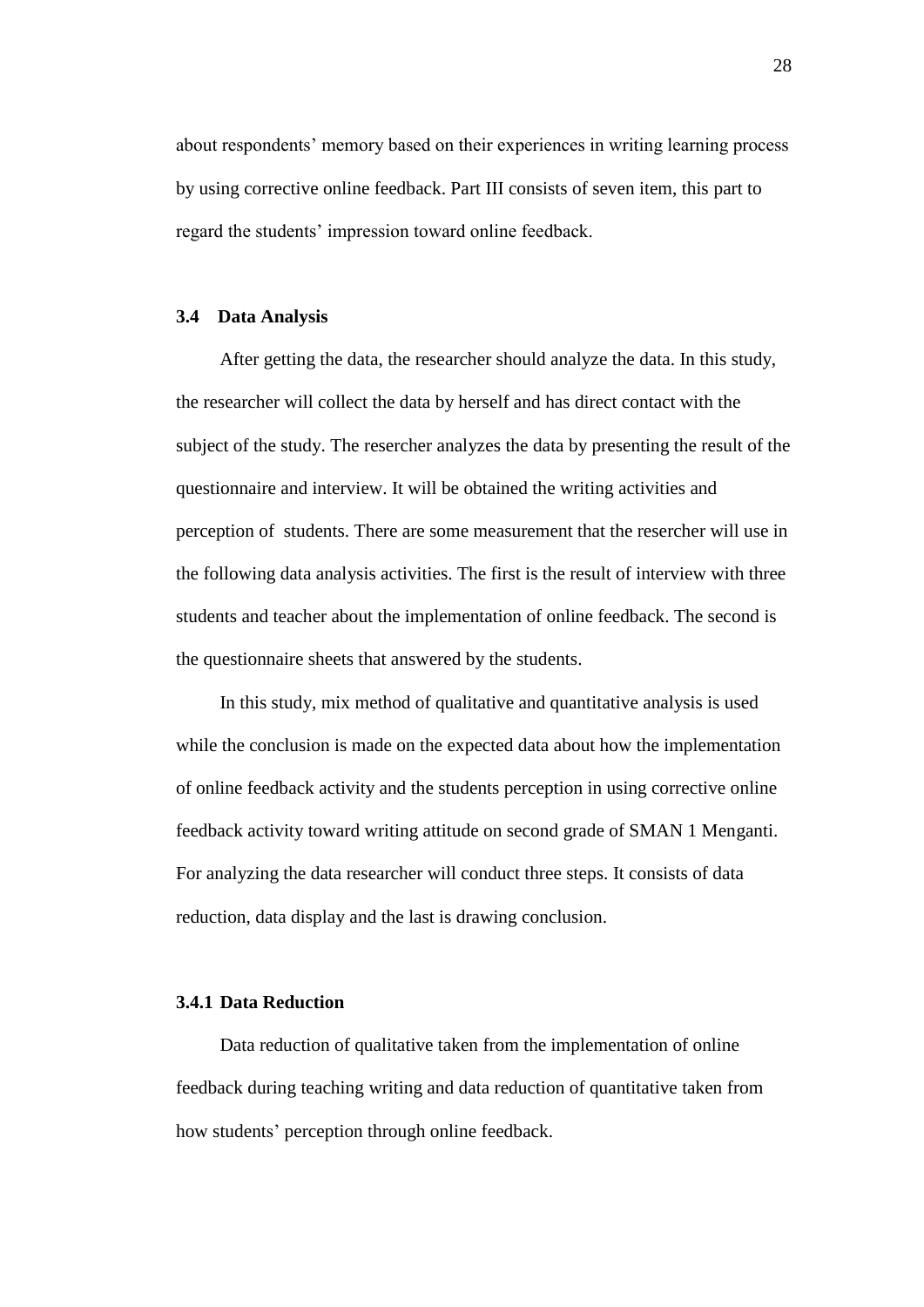# **3.4.1.1 Qualitative Data**

The data reduction is from interview with the teacher and students which are conducted to make clear the data about the implementation of corrective feedback toward students' writing attitude. The researcher interviews respondents and digs one by one the questions which have been provided by researcher before and then records all the result of interview in audio records are scripted carefully and transferred in narrative form using Microsoft Word for subsequent analysis.

# **3.4.1.2 Quantitative Data**

The questionnaire for knowing students' perception toward online feedback which has been given to them. To know the precentage number of the subject from questionnaire data will be calculated by using the formula as follows:

$$
P = \frac{F}{N} \times 100\%
$$

Where:  $P =$  Percentage

 $F = F$  Frequency (the number of the students who fulfill the questionnaire).

 $N = Total number of respondents.$ 

( Sudjono in Madaniyah)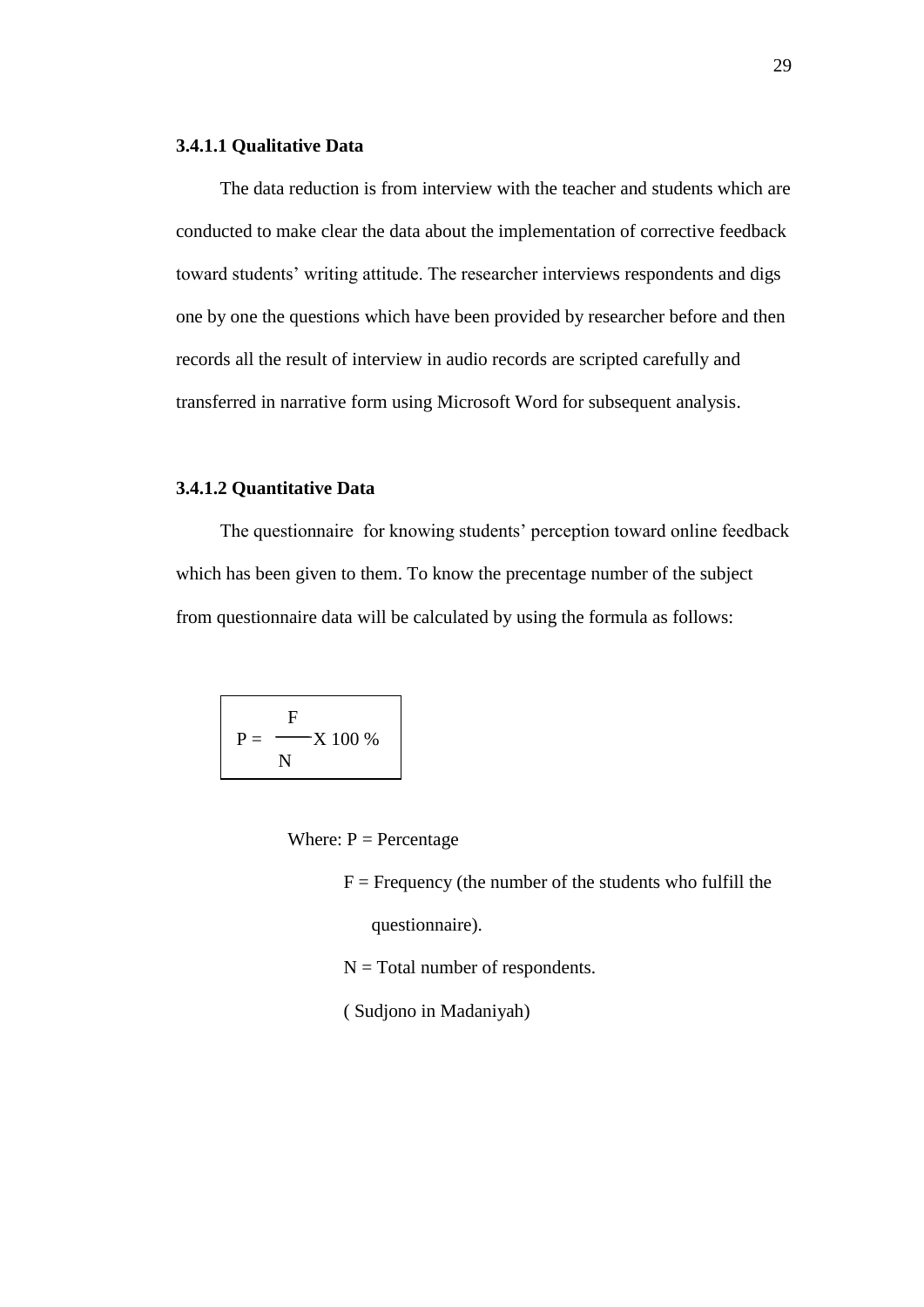The purpose of the presentage above is to know the percentage of the number students who fulfill the questionnaire. Beside the formula above, the researcher also uses mean to know the average of the students' perception. The formulas as follows:

|          | Score |              |   |
|----------|-------|--------------|---|
| $Mean =$ |       | $\mathbf{x}$ | P |
|          | Max   |              |   |
|          |       |              |   |

Where:  $Score = Score$  of each students.

- $Max =$  Amount of multiplying total number of item and maximum score per item.
	- P =Percentage of respondents who fulfill the questionnaire

After the researcher calculates the mean of each respondents, the researcher make the categories of students' perception based on the table of range of scale criterion below:

Table 3.4.1.2. Range of Scale Criterion

| Range of scale $(\% )$ | <b>Students' perception</b> |  |
|------------------------|-----------------------------|--|
| 81-100                 | Very positive               |  |
| 61-80                  | Positive                    |  |
| $41-60$                | Average                     |  |
| 21-40                  | Negative                    |  |
| $0 - 20$               | Very negative               |  |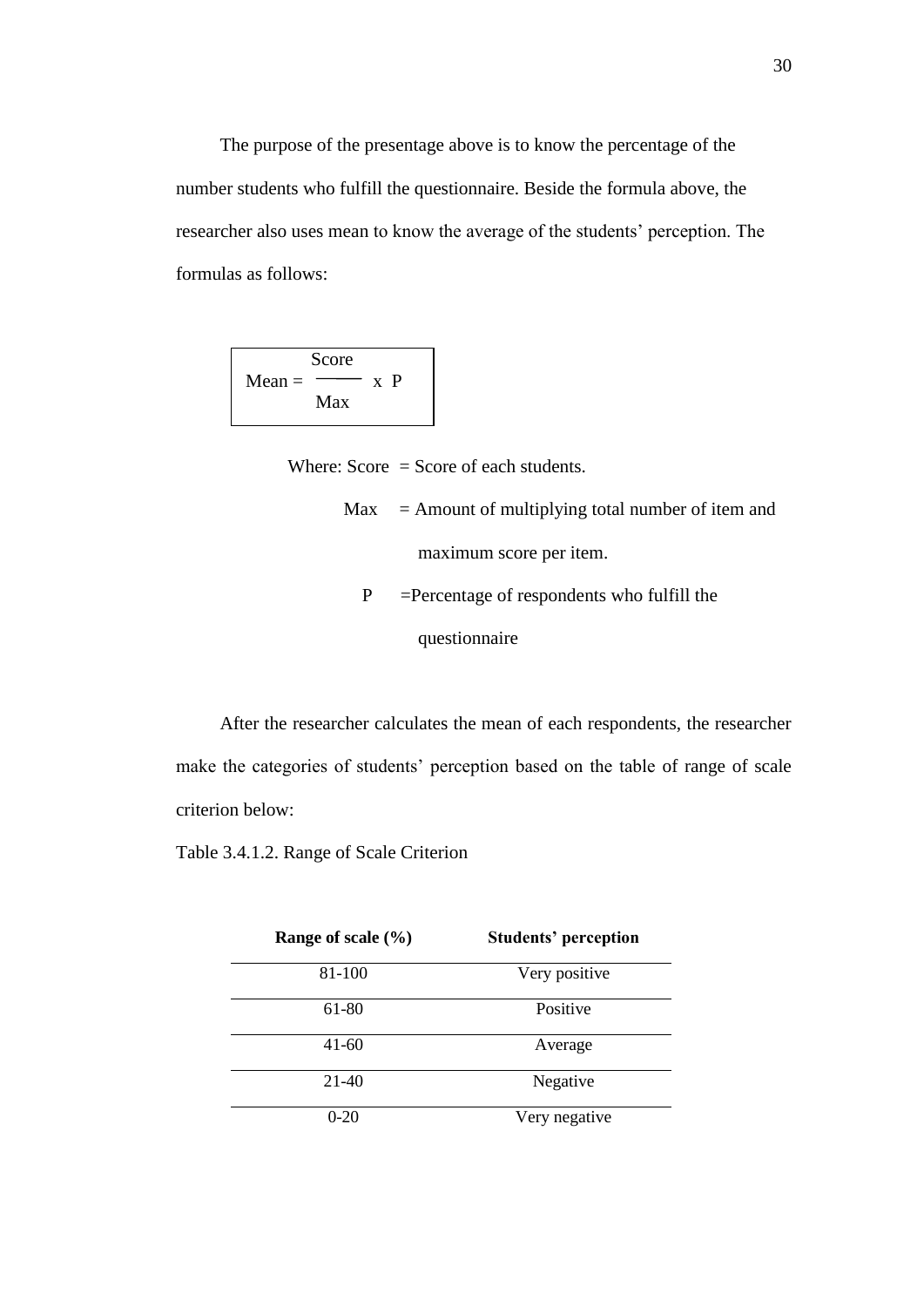# **3.4.2 Data Display**

The second element for data analysis is data display, the researcher shows the result of analysis data. The display can be extended piece of text or a diagram, chart, or matrix that provides a new way of arranging and thinking about the more textually embedded data.

# **3.4.2.1 Qualitative Data**

The data display comes from depth interview with the teacher and the students. Extended text used to display the data from interview transcription in order to be understood clearly by the reader.

### **3.4.2.2 Quantitative Data**

After the researcher calculates the percentage of the number respondents who give participation in questionnaire and calculate the result of questionnaire who have been fulfilled by respondents, then the researcher creates the result of calculating in table and chart. The purpose of display is to cultivate the data easily that will be done by researcher.

### **3.4.3 Drawing conclusion**

After reducing the data and displaying data, the last step of data analysis is drawing conclusion.